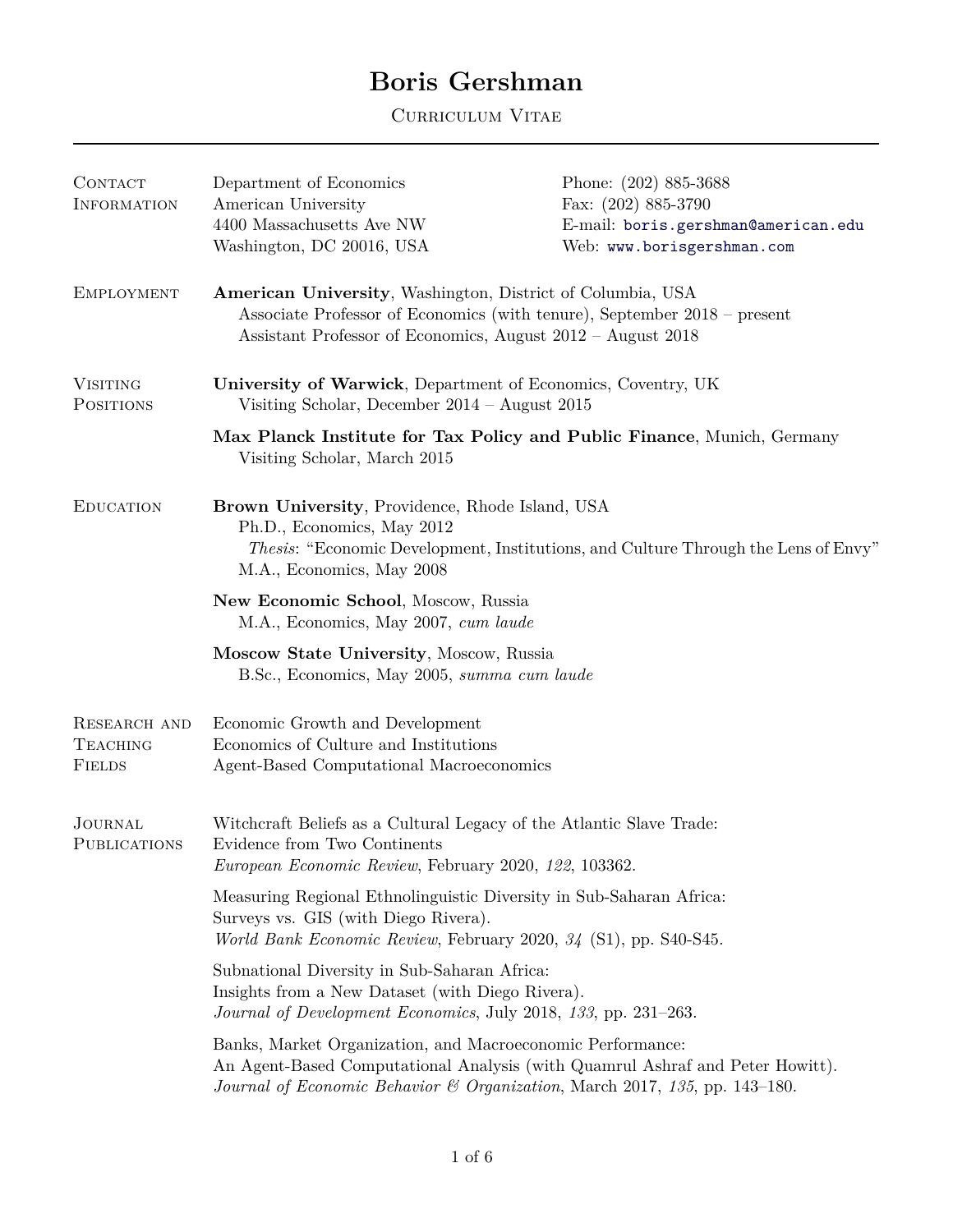|                                   | Witchcraft Beliefs and the Erosion of Social Capital:<br>Evidence from Sub-Saharan Africa and Beyond.<br>Journal of Development Economics, May 2016, 120, pp. 182-208.                                                |
|-----------------------------------|-----------------------------------------------------------------------------------------------------------------------------------------------------------------------------------------------------------------------|
|                                   | How Inflation Affects Macroeconomic Performance:<br>An Agent-Based Computational Investigation (with Quamrul Ashraf and Peter Howitt).<br>Macroeconomic Dynamics, March 2016, $20$ (2), pp. 558–581.                  |
|                                   | The Economic Origins of the Evil Eye Belief.<br>Journal of Economic Behavior & Organization, February 2015, 110, pp. 119–144.                                                                                         |
|                                   | The Two Sides of Envy.<br>Journal of Economic Growth, December 2014, $19(4)$ , pp. 407-438.                                                                                                                           |
|                                   | Envy in the Process of Development: Implications for Social Relations and Conflict.<br><i>Economics of Peace and Security Journal</i> , October 2013, $8(2)$ , pp. 13–19.                                             |
|                                   | Macroeconomics in a Self-Organizing Economy (with Quamrul Ashraf and Peter Howitt).<br>Revue de l'OFCE / Debates and policies, 2012, 124, pp. 43–65.                                                                  |
| <b>BOOK</b><br><b>CHAPTERS</b>    | Long-Run Development and the New Cultural Economics.<br>In Demographic Change and Long-Run Development. Edited by M. Cervelatti and U. Sunde.<br>Cambridge, MA: MIT Press, 2017, Chapter 9, pp. 221–261.              |
| <b>WORKING</b><br>PAPERS          | Structural Change, Elite Capitalism, and the Emergence of Labor Emancipation<br>(with Quamrul Ashraf, Francesco Cinnirella, Oded Galor, and Erik Hornung).<br>Revision requested from the Review of Economic Studies. |
|                                   | Witchcraft Beliefs, Social Relations, and Development<br>(prepared for the Handbook of Labor, Human Resources and Population Economics)                                                                               |
| RESEARCH IN                       | Witchcraft Beliefs Around the World: An Exploratory Analysis                                                                                                                                                          |
| PROGRESS                          | Species Diversity and the Adoption of Agriculture<br>(with Katsuki Morihara)                                                                                                                                          |
|                                   | Subnational Ethnic Inequality and Conflict in Sub-Saharan Africa<br>(with Ameesh Upadhyay)                                                                                                                            |
|                                   | Ethnicity, Religion, and Conflict: Evidence from African Regions<br>(with Diego Rivera)                                                                                                                               |
|                                   | Industrialization and Slavery in the Antebellum U.S. South<br>(with Quamrul Ashraf)                                                                                                                                   |
|                                   | Reference-Point Formation, Inequality, and Social Polarization                                                                                                                                                        |
|                                   | <i>Envy and Redistribution</i>                                                                                                                                                                                        |
| <b>PUBLICATIONS</b><br>IN RUSSIAN | Income Inequality and Economic Growth: An Empirical Survey.<br>Ekonomicheskaya Nauka Sovremennoi Rossii, July 2009, 2, pp. 91–104.                                                                                    |
|                                   | Income Inequality and Economic Growth: A Theoretical Survey.<br>Ekonomika i Matematicheskie Metody, April 2009, $\frac{45(2)}{1}$ , pp. 19–30.                                                                        |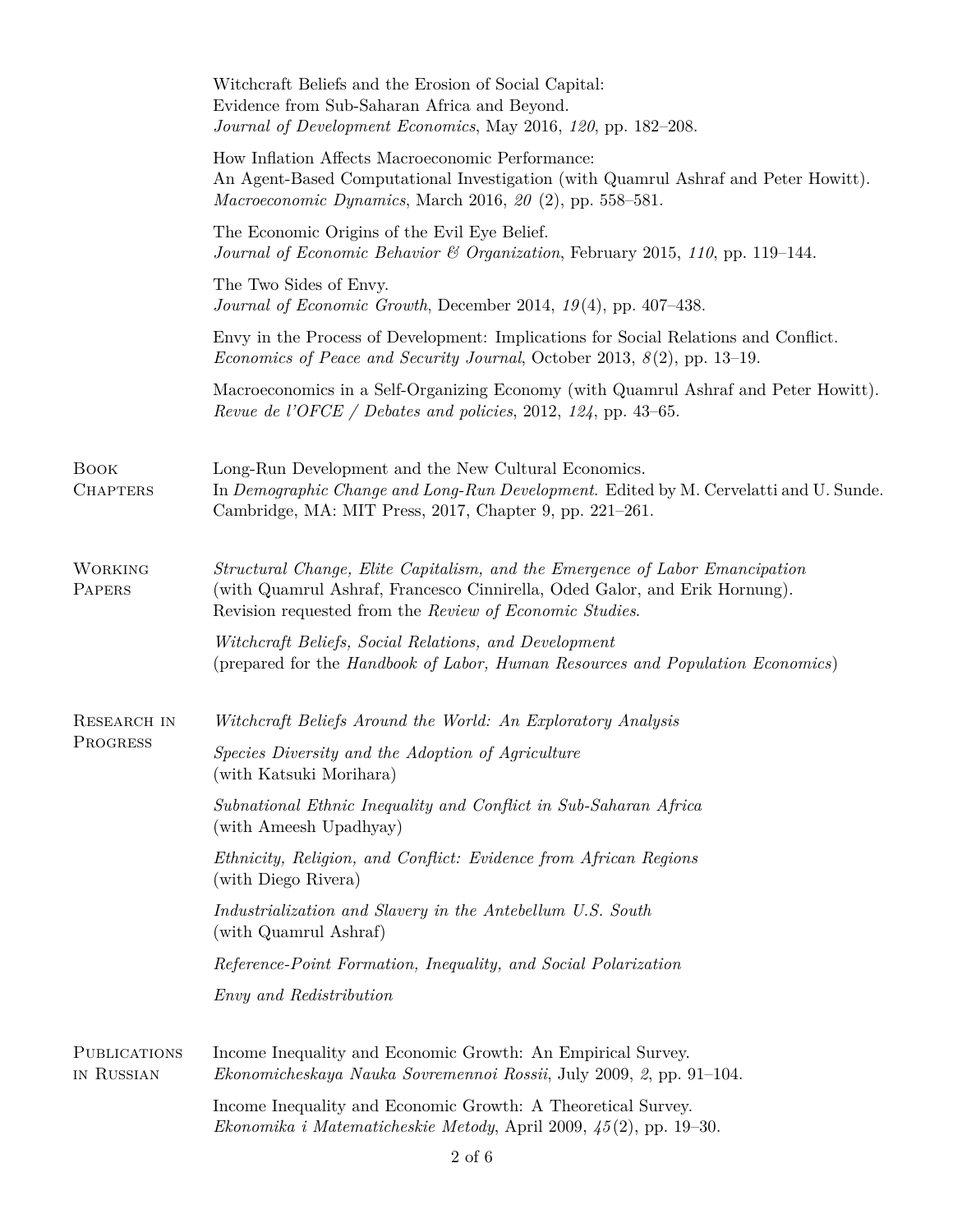RESEARCH In 2020: University of Wisconsin-Madison, Department of Agricultural & Applied Eco-PRESENTATIONS nomics (December).

> In 2018: Wake Forest University, Department of Economics (November); Williams College, Department of Economics (November); RASA IX annual conference, George Washington University (November).

> In 2017: NES 25th anniversary conference, Moscow (December); EMSCH 50th anniversary conference, Moscow State University (December); Economic History and Development Workshop, George Mason University (August); Wageningen University, RHI seminar (June); Workshop on culture, diversity and economic development, Groningen (June); CSAE annual conference, University of Oxford (March); American University, School of International Service (March); ASREC 16th annual conference, Boston MA (February).

> In 2016: Florida International University, Department of Economics (October); Ethnicity and diversity conference, Universidad Carlos III de Madrid (June); Development economics and policy conference, Heidelberg University (June); ASREC 15th annual conference, Chapman University (March).

> In 2015: University of Sussex, Department of Economics (April); Queen's University Belfast, Management School (March).

> In 2014: CESifo Venice summer institute, Venice International University (July); Summer workshop in economic growth, University of Warwick (July); Conference on deep-rooted factors in economic development, Brown University (May); American University, Department of Economics (April); ASREC 13th annual conference, Chapman University (March); Middle East Technical University, Department of Economics (January).

> In 2013: Bilkent University, Department of Economics (December); EEA-ESEM congress, University of Gothenburg (August); University of Namur, CRED workshop (June); AS-REC 12th annual conference, Arlington VA (April); Workshop on growth and development, University of Southern Denmark (March); University of Copenhagen, Department of Economics (March); George Mason University, Center for Study of Public Choice (January).

> In 2012: University of Oxford, Department of Economics (February); Gettysburg College, Department of Economics (February); University of South Carolina, Moore School of Business (January); American University, Department of Economics (January).

> In 2011: New Economic School, Moscow (December); Higher School of Economics, Moscow (December); NEUDC conference, Yale University (November); Midwest Economic Theory Meetings, Vanderbilt University (November); Brown University, Department of Economics (October); Williams College, Department of Economics (September).

> In 2010 and earlier: Moscow State University, Department of Economics (December 2010); Southern Economic Association annual meetings, Atlanta GA (November 2010); New Economic School, NES/CEFIR seminar (July 2010); Brown University, Macro Lunch seminar (Novembers of 2007, 2009, 2010).

| TEACHING   | American University                                                               |
|------------|-----------------------------------------------------------------------------------|
| EXPERIENCE | GIS Applications in Empirical Economics (graduate). Instructor, since Spring 2020 |
|            | Macroeconomic Analysis-II (doctoral). Instructor, since Spring 2013               |
|            | Intermediate Macroeconomics (undergraduate). Instructor, since Fall 2012          |
|            | (including a version of the course with calculus)                                 |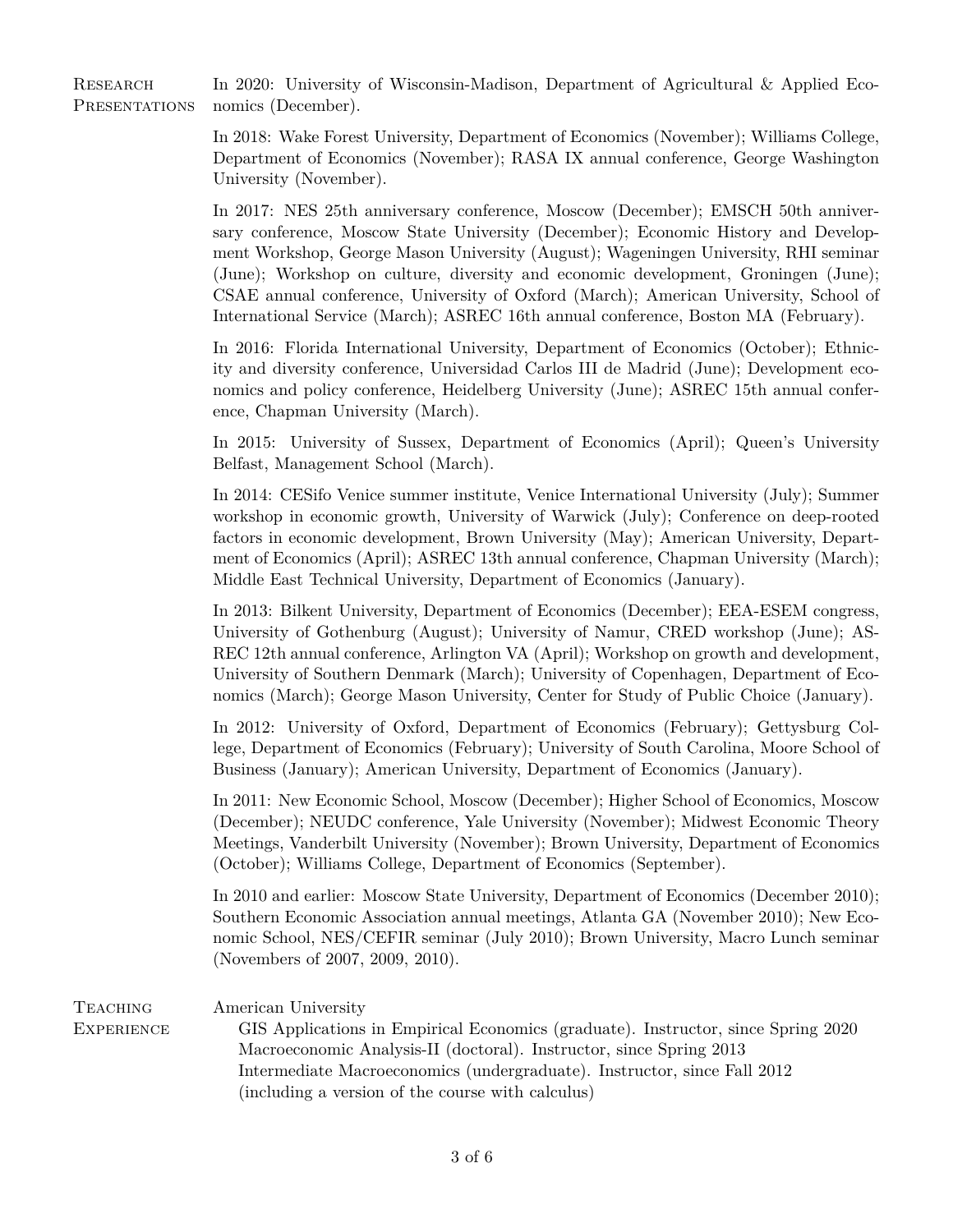|                                                    | Brown University<br>Econometrics-II (advanced undergraduate). TA for Koen Jochmans, Fall 2010<br>Introduction to Econometrics (undergraduate). TA for Stefan Hoderlein, Spring 2010<br>Macroeconomics-II (doctoral). TA for Peter Howitt, Spring 2009<br>Macroeconomics-I (doctoral). TA for David Weil, Fall 2008 |
|----------------------------------------------------|--------------------------------------------------------------------------------------------------------------------------------------------------------------------------------------------------------------------------------------------------------------------------------------------------------------------|
|                                                    | New Economic School<br>Econometrics-III (master's). TA for Stanislav Anatolyev, Spring 2007<br>Open-Economy Macroeconomics (master's). TA for Kirill Sosunov, Fall 2006                                                                                                                                            |
|                                                    | State University of Humanities, Moscow, Russia<br>Microeconomics-I (undergraduate). TA for Mikhail Afanasiev, Fall 2006                                                                                                                                                                                            |
| HONORS,<br>AWARDS, AND<br><b>FELLOWSHIPS</b>       | 5th Lindau Nobel Laureate Meeting on Economic Sciences, August 2014<br>Invited young scientist                                                                                                                                                                                                                     |
|                                                    | American University<br>Mellon Faculty Award, Spring 2021, Spring 2014<br>International Travel Award, Spring 2016, Spring 2013<br>Faculty Data Purchase Award, Spring 2015                                                                                                                                          |
|                                                    | Brown University<br>Merit Dissertation Fellowship, Fall $2011 -$ Spring $2012$<br>Summer Research Fellowship, 2011<br>Abramson Prize for the third-year research paper, 2010<br>Teaching Certificate I, Sheridan Center for Teaching and Learning, 2009<br>Stephen R. Ehrlich Fellowship, 2007-2008                |
| <b>SELECTED</b><br><b>MEDIA</b><br><b>COVERAGE</b> | "Comment l'esclavage a contribué à l'essor de la sorcellerie" (in French).<br>National Geographic, March 12, 2020. Correspondent: Taïna Cluzeau.                                                                                                                                                                   |
|                                                    | "Witches exist and they come in numbers."<br>ZAM Magazine, September 17, 2019. Correspondents: Alberique Houndjo et al.                                                                                                                                                                                            |
|                                                    | "When Magical Beliefs Shape Reality."<br>I, Science, June 24, 2019. Correspondent: Juanita Bawagan.                                                                                                                                                                                                                |
|                                                    | "Labeling Women Witches Remains a Powerful Tool for Social Stigmatization."<br>Seeker, January 8, 2018. Correspondent: Jen Viegas.                                                                                                                                                                                 |
|                                                    | "Hexenjagd im 21. Jahrhundert" (in German).<br>Bild, December 26, 2017. Correspondent: Christian Müller.                                                                                                                                                                                                           |
|                                                    | "Бес стагнации" (in Russian).<br>Kommersant Dengi, July 11, 2016. Correspondent: Vladimir Ruvinsky.                                                                                                                                                                                                                |
|                                                    | "O que bruxaria tem a ver com economia?" (in Portuguese).<br>Exame, June 29, 2016. Correspondent: João Pedro Caleiro.                                                                                                                                                                                              |
|                                                    | "¿Es la creencia en la brujería un factor para el desarrollo económico?"<br>RCN Radio, June 21, 2016. Correspondents: Alejandro Villegas, Laura Bernal.                                                                                                                                                            |
|                                                    | "Falsos intermediarios" (in Spanish).<br>Pulso San Luis, June 5, 2016. Correspondent: Alfonso Lastras Martínez.                                                                                                                                                                                                    |
|                                                    |                                                                                                                                                                                                                                                                                                                    |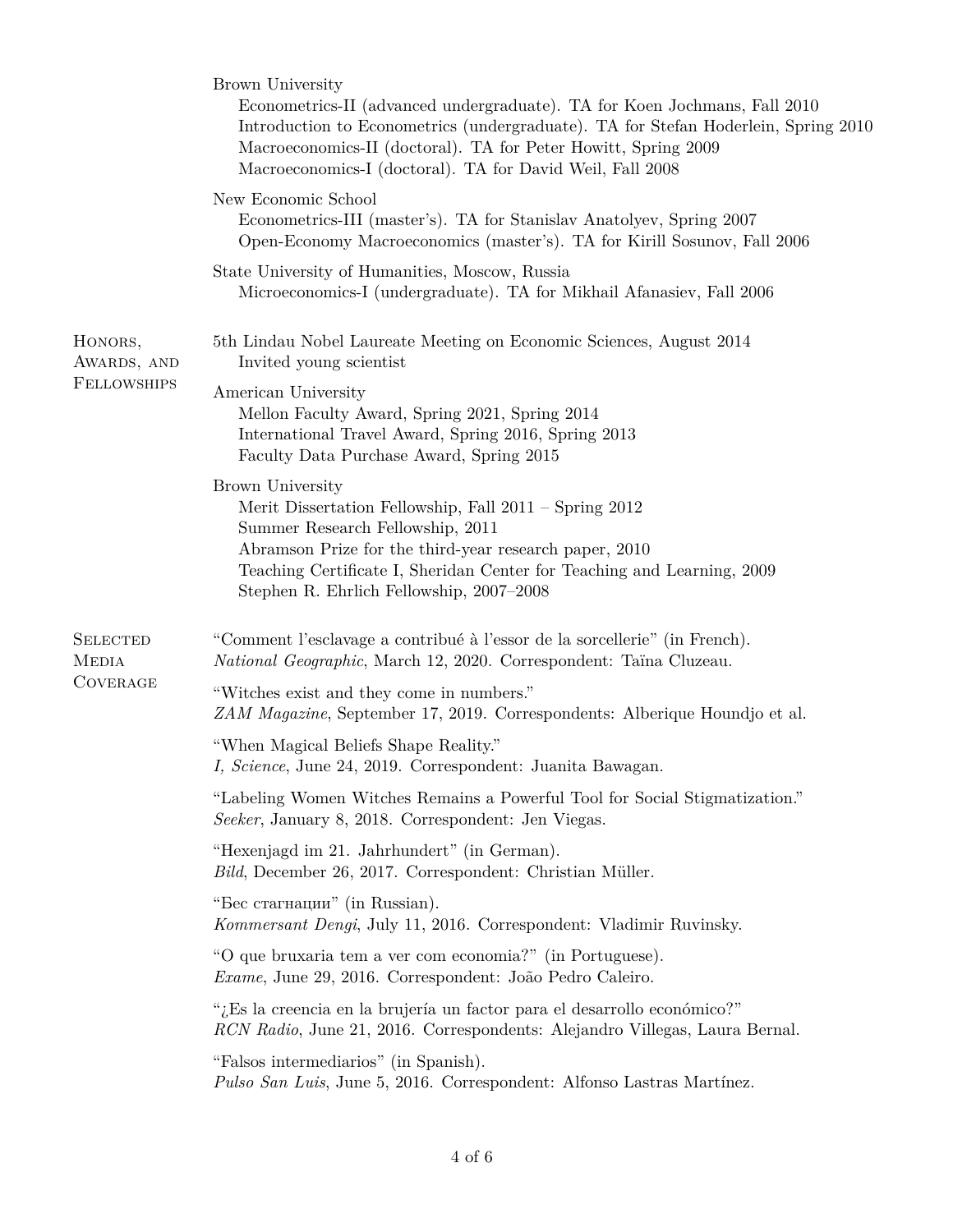|                                                        | "How witchcraft harms economies."<br>Seeker, June 2, 2016. Correspondent: Ben Radford.                                                                                                                                                                                                                                                                                                                                                                                                                                                                                                                                                                                                                                                |
|--------------------------------------------------------|---------------------------------------------------------------------------------------------------------------------------------------------------------------------------------------------------------------------------------------------------------------------------------------------------------------------------------------------------------------------------------------------------------------------------------------------------------------------------------------------------------------------------------------------------------------------------------------------------------------------------------------------------------------------------------------------------------------------------------------|
|                                                        | "Why belief in witchcraft can do harm."<br>Live Science, May 12, 2016. Correspondent: Stephanie Pappas.                                                                                                                                                                                                                                                                                                                                                                                                                                                                                                                                                                                                                               |
|                                                        | "Believing in witchcraft can slow economic progress, researcher discovers."<br>The Independent, May 10, 2016. Correspondent: Doug Bolton.                                                                                                                                                                                                                                                                                                                                                                                                                                                                                                                                                                                             |
|                                                        | "Witchcraft belief creates antisocial cultures that are bad for business."<br><i>International Business Times, May 10, 2016. Correspondent: Léa Surugue.</i>                                                                                                                                                                                                                                                                                                                                                                                                                                                                                                                                                                          |
|                                                        | "As origens econômicas do olho gordo" (in Portuguese).<br>Exame, September 13, 2015. Correspondent: João Pedro Caleiro.                                                                                                                                                                                                                                                                                                                                                                                                                                                                                                                                                                                                               |
|                                                        | "The hidden economic lessons of the evil eye."<br><i>Quartz</i> , September 3, 2015. Correspondent: Matt Phillips.                                                                                                                                                                                                                                                                                                                                                                                                                                                                                                                                                                                                                    |
|                                                        | "E assim nasceu o mau-olhado" (in Portuguese).<br>Correio Braziliense, June 14, 2015. Correspondent: Isabela de Oliveira.                                                                                                                                                                                                                                                                                                                                                                                                                                                                                                                                                                                                             |
|                                                        | "The case for the evil eye."<br>The Boston Globe, January 4, 2015. Correspondent: Kevin Lewis.                                                                                                                                                                                                                                                                                                                                                                                                                                                                                                                                                                                                                                        |
|                                                        | "What to do when the invisible hand stops working."<br>Bloomberg, June 5, 2013. Correspondent: Mark Buchanan.                                                                                                                                                                                                                                                                                                                                                                                                                                                                                                                                                                                                                         |
| EARLY<br><b>RESEARCH</b><br><b>EXPERIENCE</b>          | Brown University<br>Research assistant to Prof. Peter Howitt, Fall 2009<br>Research assistant to Prof. Oded Galor, Summers 2008-2009                                                                                                                                                                                                                                                                                                                                                                                                                                                                                                                                                                                                  |
|                                                        | Russian Academy of Sciences, Central Economics and Mathematics Institute<br>Research fellow, Laboratory of Mathematical Economics, 2006–2009                                                                                                                                                                                                                                                                                                                                                                                                                                                                                                                                                                                          |
|                                                        | Moscow University of Industry and Finance<br>Researcher, Department of Innovation Projects, 2003-2005                                                                                                                                                                                                                                                                                                                                                                                                                                                                                                                                                                                                                                 |
| <b>SELECTED</b><br><b>UNIVERSITY</b><br><b>SERVICE</b> | American University<br>Dean's advisory committee, College of Arts and Sciences, 2017–2019<br>Recruitment committee, School of International Service, 2016–2017<br>Recruitment committee, Department of Economics, 2014–2016, 2019–2020<br>Organizer of the Research Seminar Series, Department of Economics, 2012–2014                                                                                                                                                                                                                                                                                                                                                                                                                |
| <b>OTHER</b><br>PROFESSIONAL<br><b>SERVICE</b>         | Referee for Demography, Economic Journal, Economics & Politics, European Economic<br>Review, European Journal of Law and Economics, Journal of Comparative Economics,<br>Journal of Cross-Cultural Gerontology, Journal of Cultural Economics, Journal of Devel-<br>opment Economics, Journal of Economic Behavior & Organization, Journal of Economic<br>Growth, Journal of Population Economics, Journal of the European Economic Association,<br><i>Macroeconomic Dynamics</i> , National Science Foundation (NSF), Nature Human Behaviour,<br><i>Public Choice, Religion, Brain &amp; Behavior, Research Foundation — Flanders (FWO), Re-</i><br>view of Economics and Institutions, Southern Economic Journal, World Development |